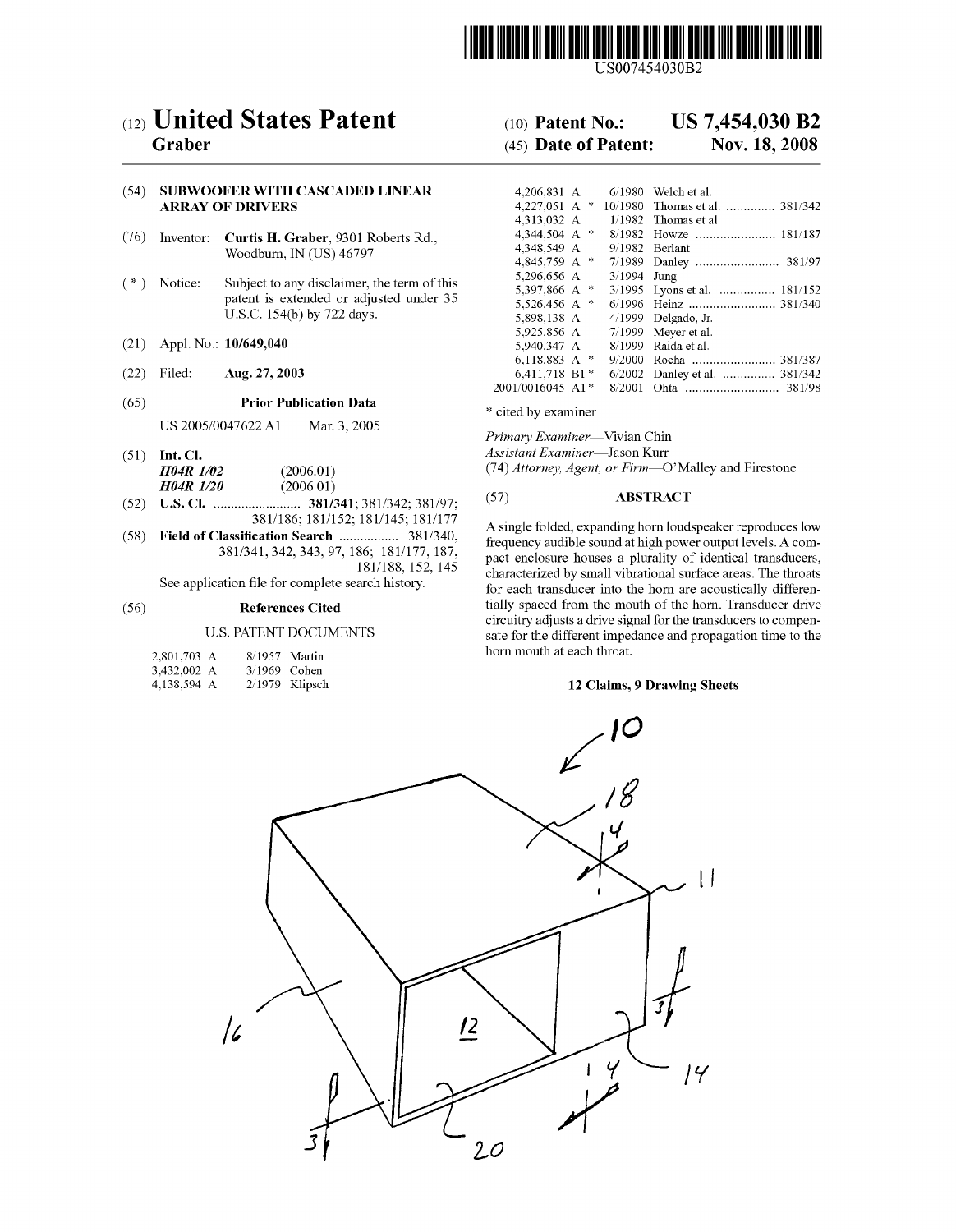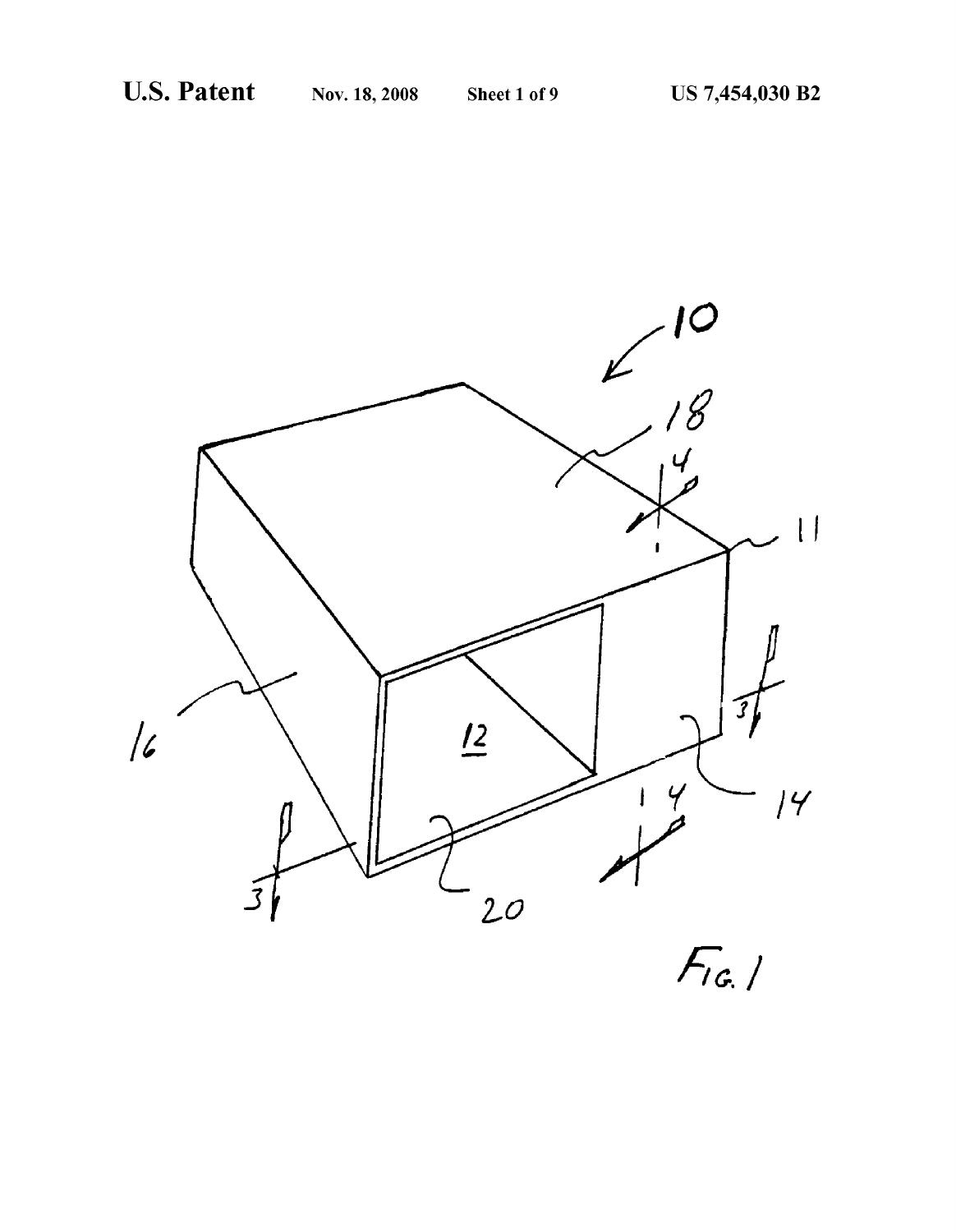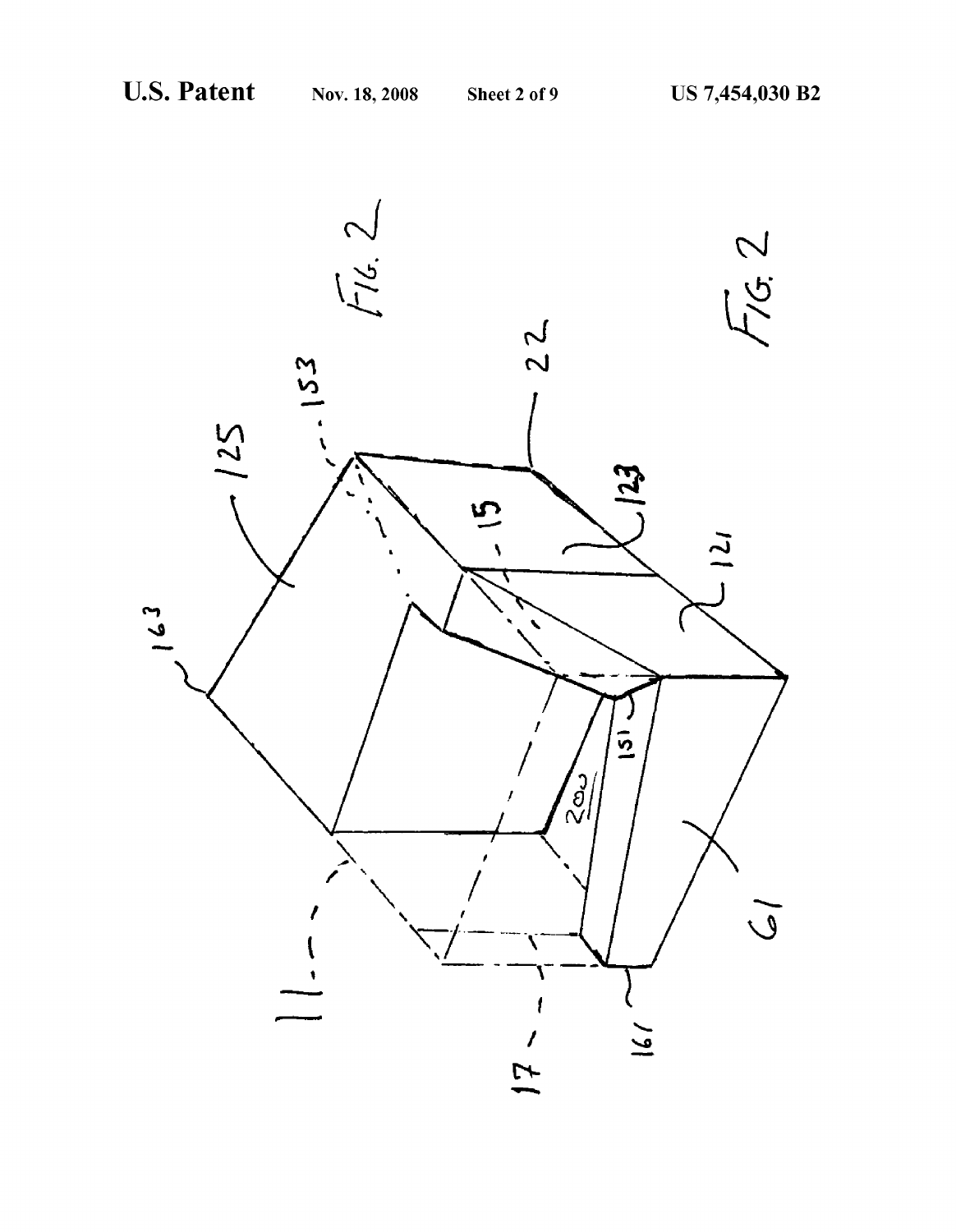

 $F_{16}$   $3$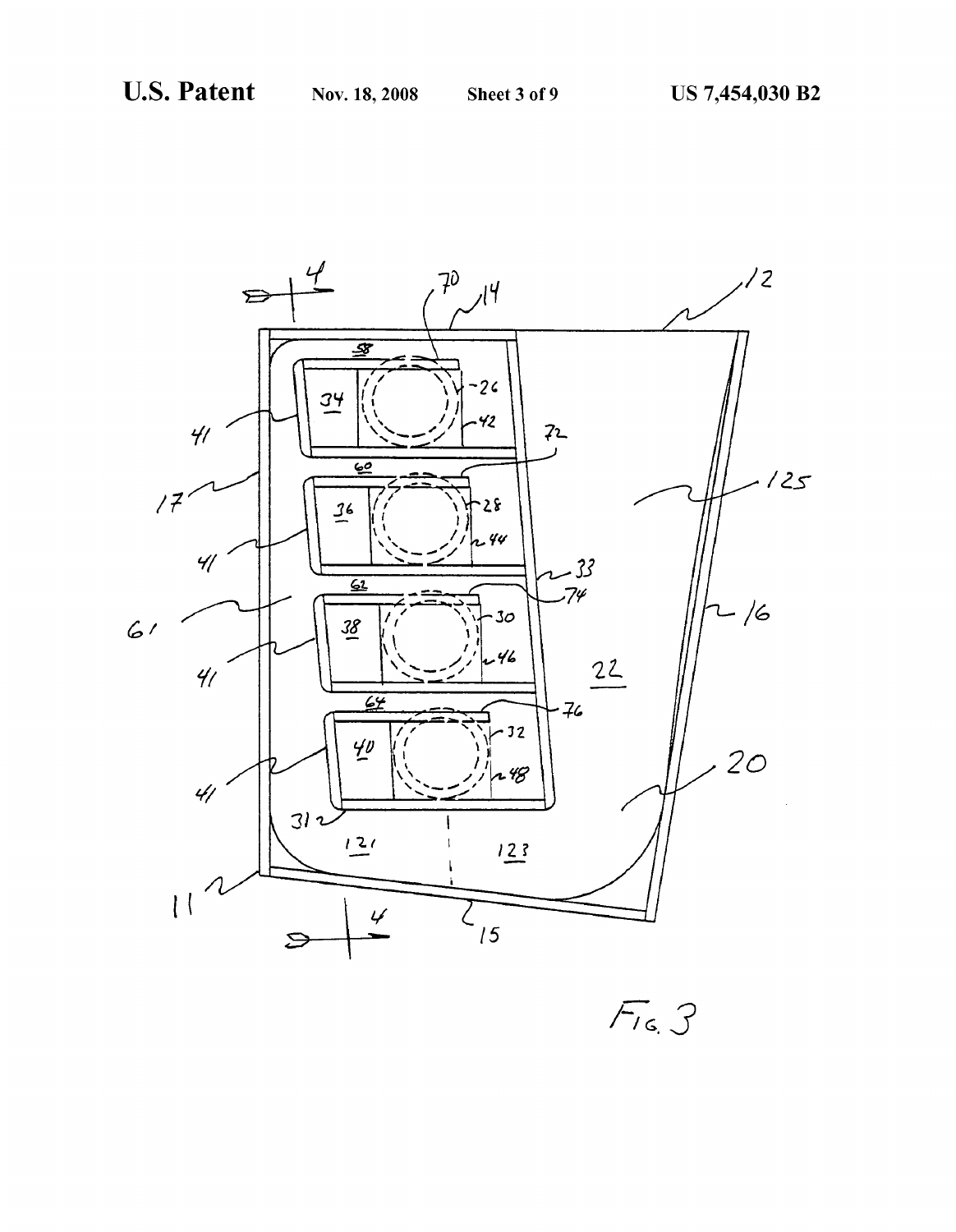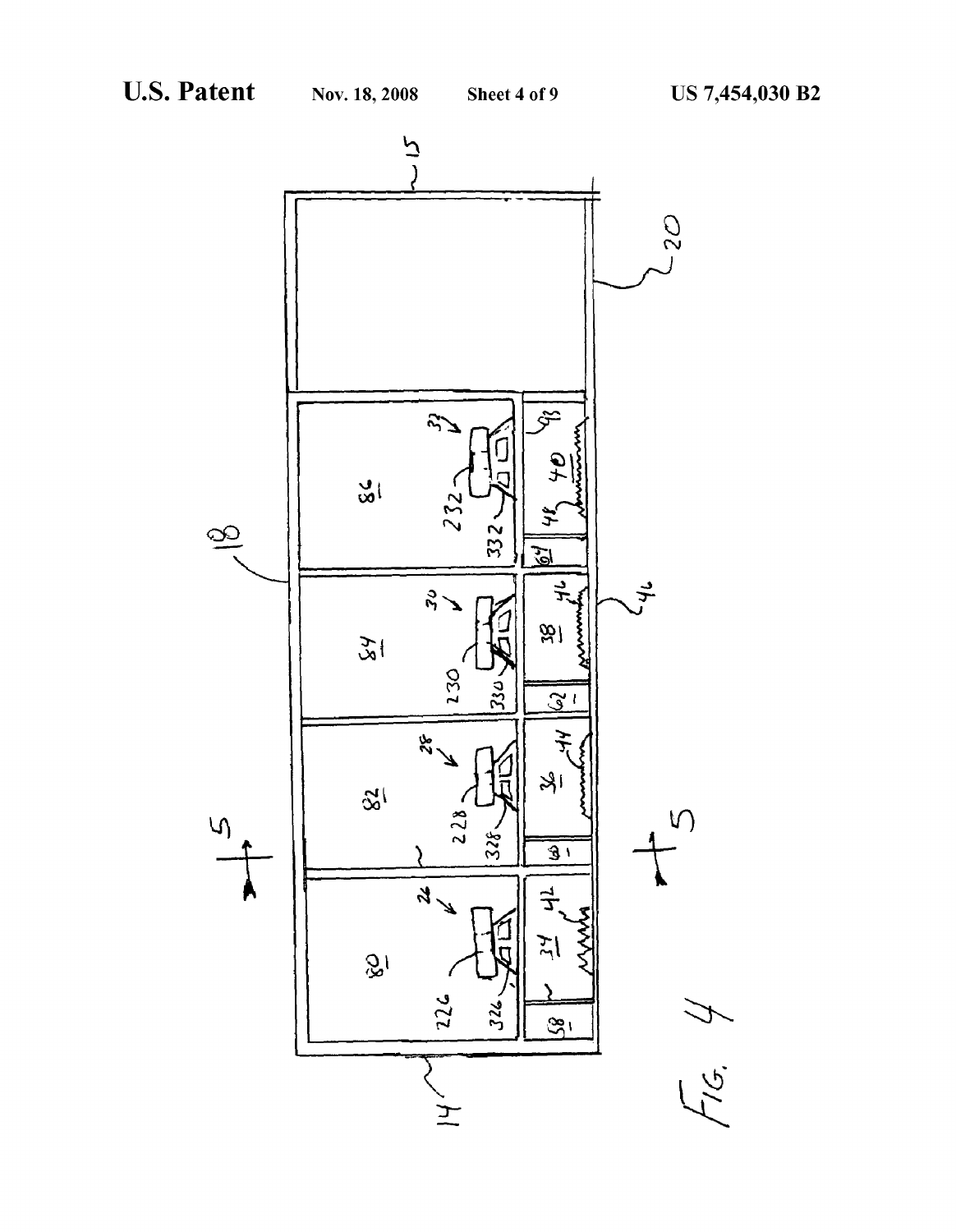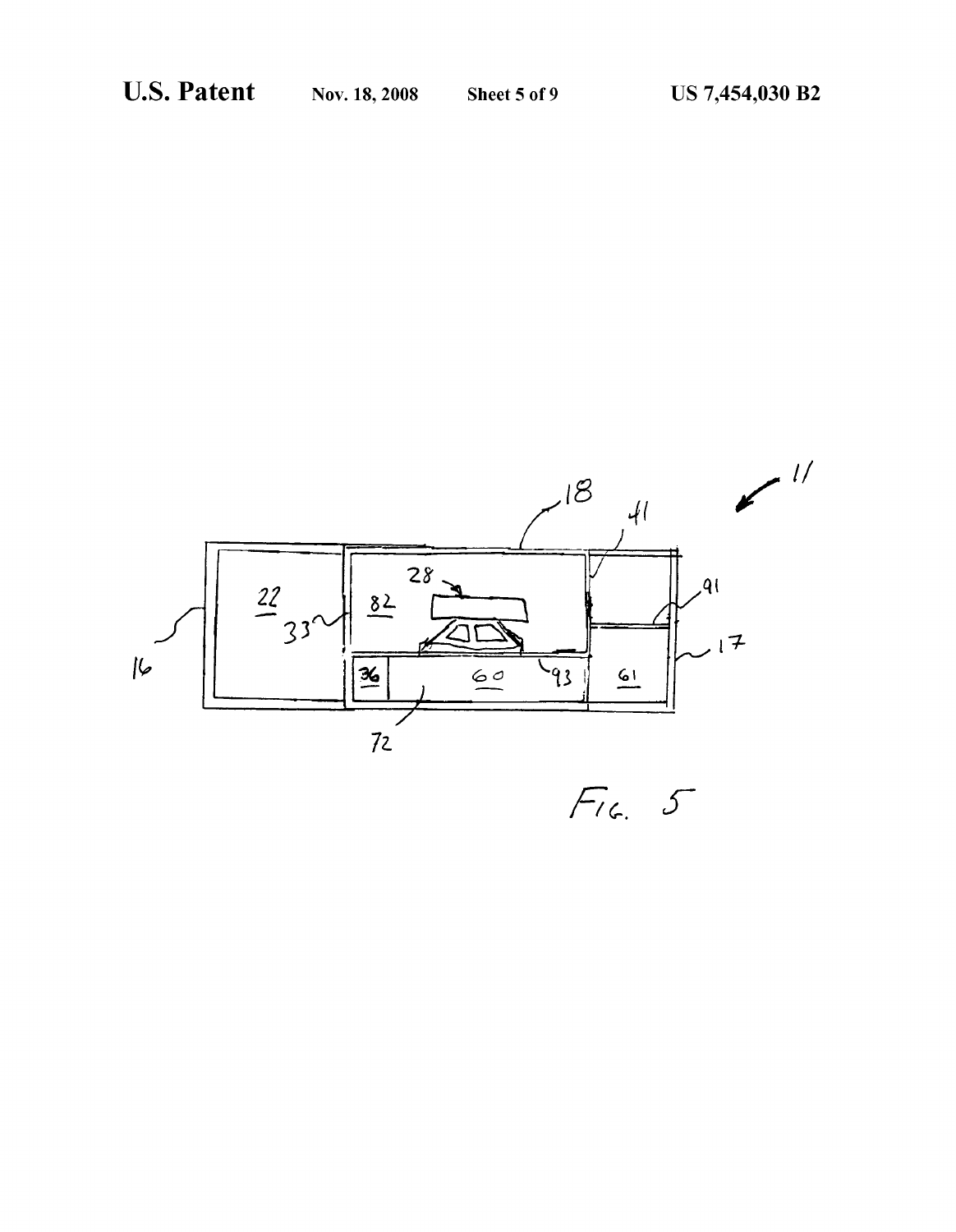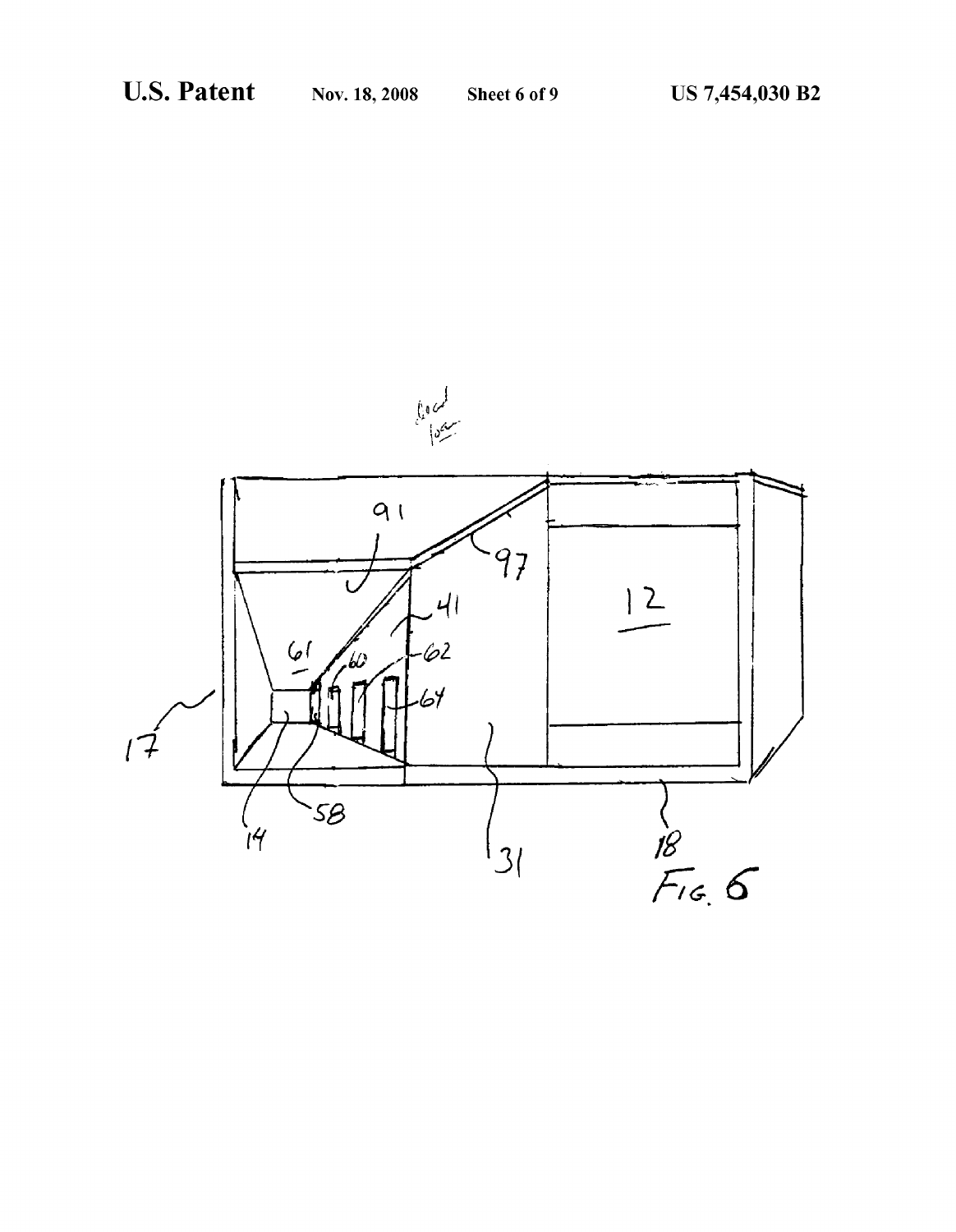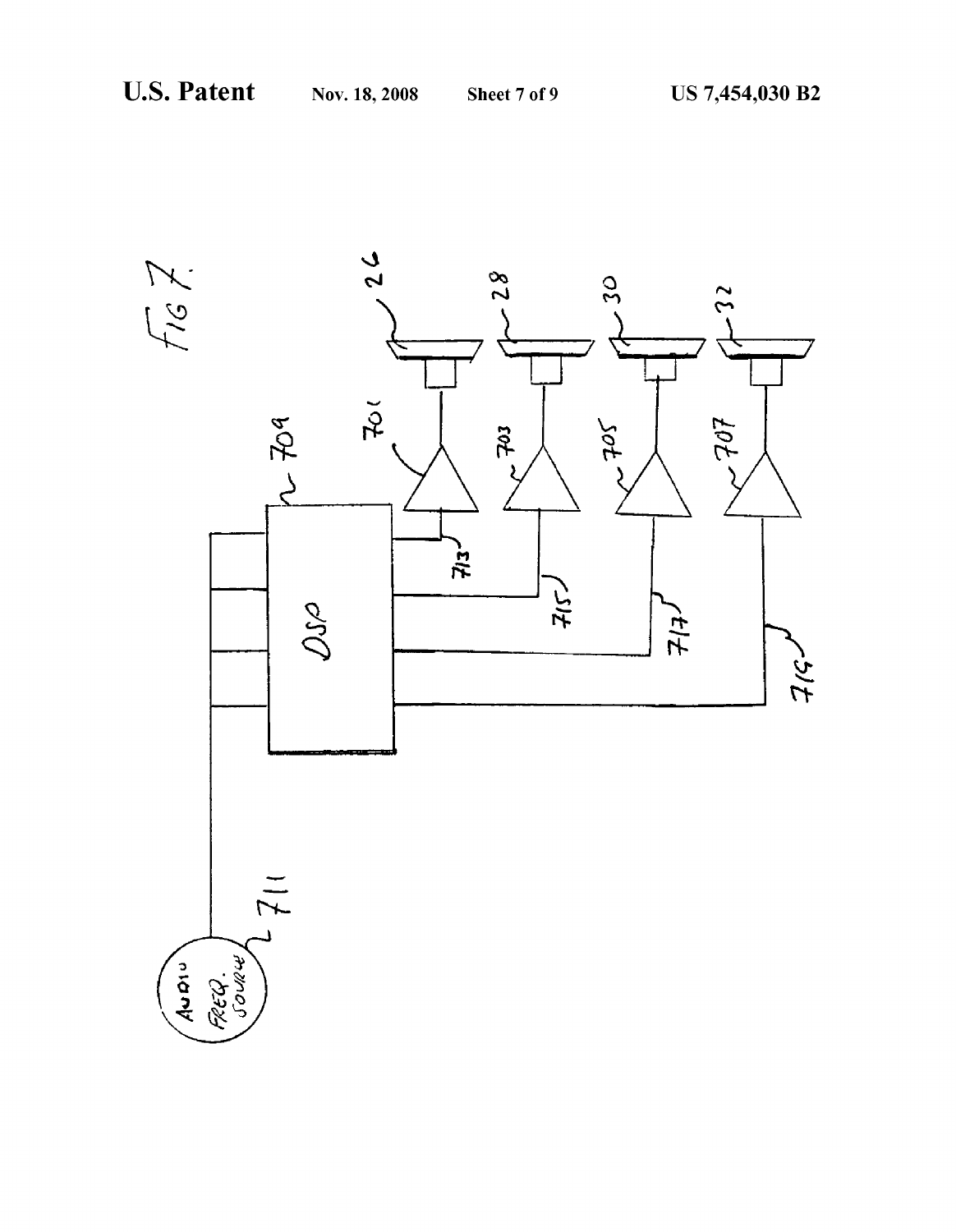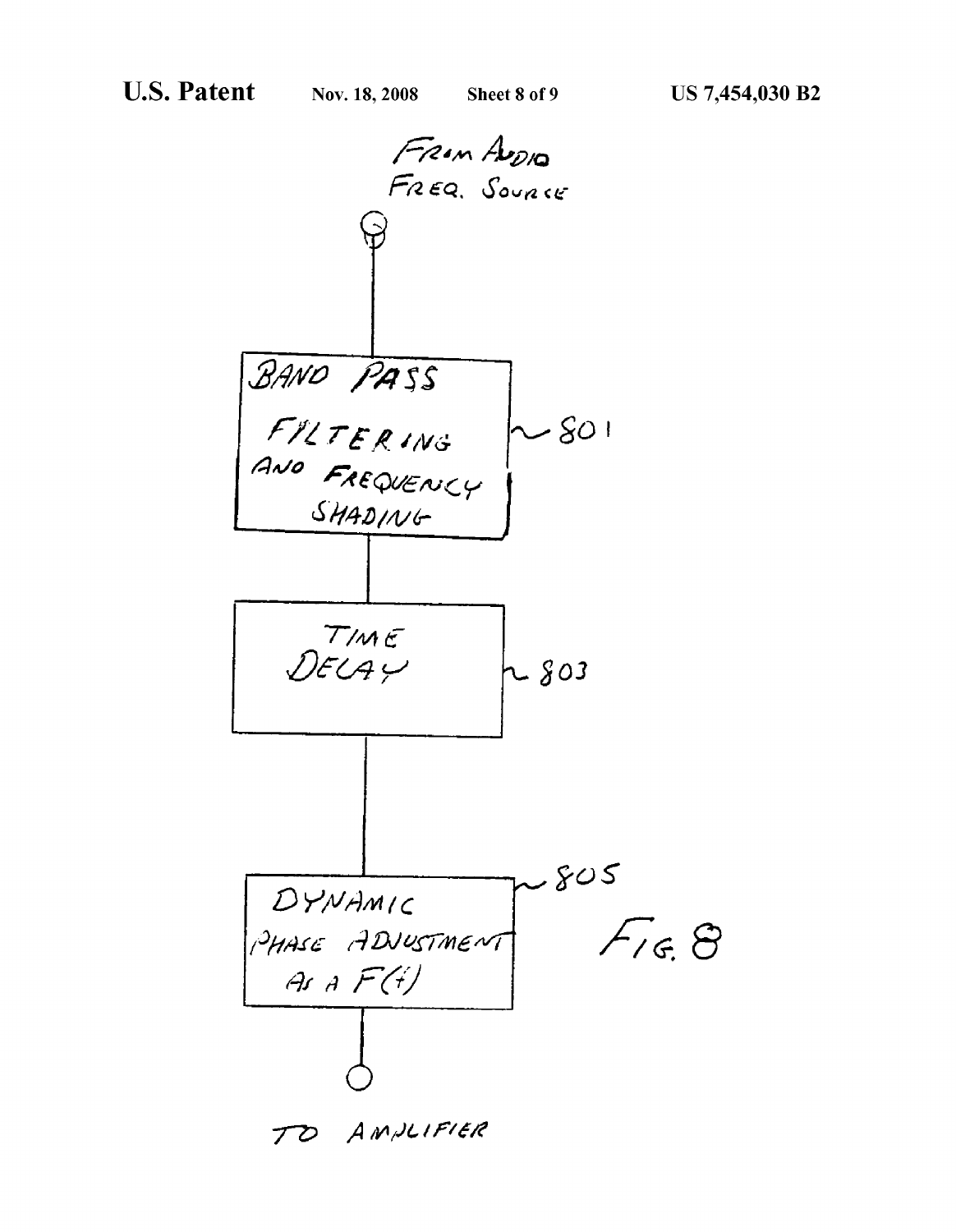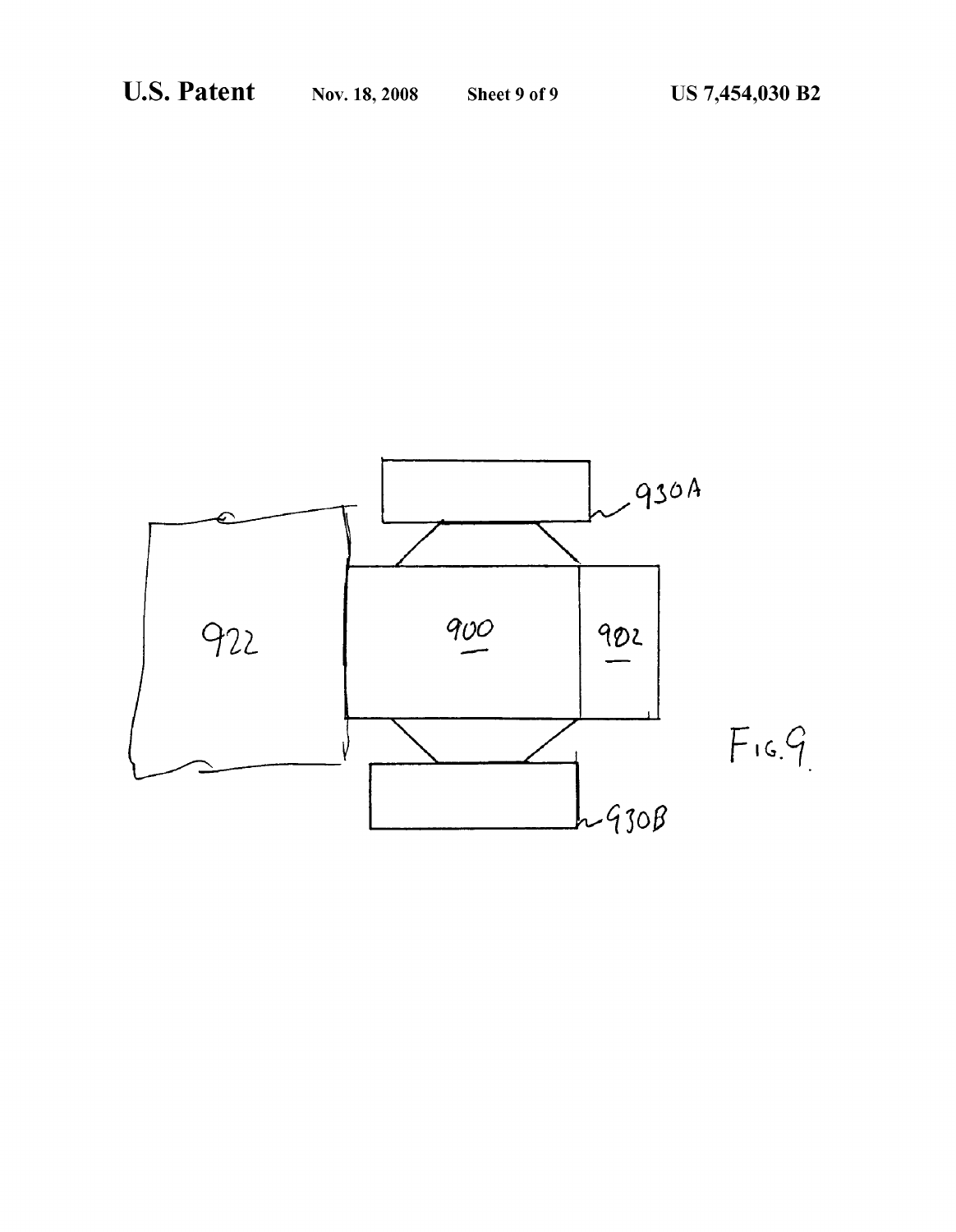$\overline{\mathbf{S}}$ 

# SUBWOOFER WITH CASCADED LINEAR ARRAY OF DRIVERS

#### BACKGROUND OF THE INVENTION

## 1. Technical Field

The invention relates to an electro-acoustical device and, more particularly, to a folded horn loudspeaker for reproduc ing low frequency audible sound at high output levels from electric-acoustic transducers having relatively small dia- 10 phragms.

2. Description of the Problem

The reproduction of low frequency audible sound, with high fidelity and at high intensity levels, poses a number of challenges. To do so from a small, energy efficient package, 15 portable enough to be moved and suitable for open air use is especially difficult. Generally, high output, high efficiency, low frequency loudspeakers have been built around a horn. A horn is in effect an acoustic transformer, allowing the designer to obtain the output performance of a driving unit 20 having a large area diaphragm from a unit having a smaller area diaphragm while minimizing cone? diaphragm resonance issues that exist with direct radiator devices. Increasing the effective diaphragm area renders radiation impedance effective diaphragm area renders radiation impedance increasingly resistive with the result that increasing power is 25 radiated at the desired low frequencies. However, increasing acoustic power output from most horn designs has required increasing diaphragm piston travel in order to move the required volume velocity of air. Piston travel becomes an important limiting factor relating to the amount of power that 30<br>can be delivered to the horn.

Another limitation on the total energy input that can be introduced to a horn has been the limited scalability of horns. I hough examples of multiple driver horns are known, typi-<br>cally only a single driving unit for a given frequency range has 35 been provided. One example of a multiple driver horn (U.S. Pat. No. 5,898,138) positions a pair of low frequency trans ducers having throats located equidistant from the horn's mouth. While effective such an arrangement is still not readily scalable.

## SUMMARY OF THE INVENTION

According to the invention there is provided a folded, expanding horn loudspeaker having a selectable plurality of 45 acoustic drivers for a given frequency range. The loudspeaker unit provides a compact enclosure defining the folded, expanding horn and housing the acoustic drivers. A scalable number of identical acoustic drivers is provided, each having a relatively small cone or diaphragm, and each being located 50 in a sealed back chamber (e.g. a closed box baffle). The acoustic drivers radiate into volumetrically identical high pressure chambers located in front of the drivers. The acoustic drivers are preferably positioned with respect to one another in a linear array and may vary in number from 2 to 12. Each 55 high pressure front chamber is coupled to a summing throat for the horn by an extended port which operates as a air pressure or air Volume Velocity step up transformer. The outlets of the ports are acoustically spaced from one another and differentially spaced from the mouth of the horn. Trans- 60 ducer drive circuitry applies drive signals to the acoustic transducers derived from a common source. The signals to the respective acoustic transducers are delayed to reflect the dis tance of the throats for the respective acoustic transducers from the mouth of the horn. The Source signal is also as 65 filtered and phase adjusted as required for clear reproduction of the sound.

Additional effects, features and advantages will be appar ent in the written description that follows.

# BRIEF DESCRIPTION OF THE DRAWINGS

The novel features believed characteristic of the invention are set forth in the appended claims. The invention itself however, as well as a preferred mode of use, further objects and advantages thereof, will best be understood by reference to the following detailed description of an illustrative embodiment when read in conjunction with the accompanying drawings, wherein:

FIG. 1 is a perspective view of a loudspeaker enclosure;

FIG. 2 is a perspective view of the loudspeaker horn.

FIG. 3 is a cross sectional view of the loudspeaker enclo sure of FIG. 1 taken along section line 3-3.

FIG. 4 is a cross sectional view of the loudspeaker enclo sure of FIG. 1 taken along section line 4-4.

FIG.5 is a cross section of a transducer housing taken along section line 5-5 in FIG. 3.

FIG. 6 is a rear elevation of the enclosure of FIG. 1 with the back panel of the enclosure removed.

FIG. 7 is a block diagram schematic of drive circuitry for the loudspeaker.

FIG. 8 is a block diagram schematic of the operation of the circuitry of FIG. 7.

FIG.9 is a side elevation of a high pressure chamber exited by paired drivers.

# DETAILED DESCRIPTION OF THE INVENTION

40 constructed from front wall 14, a back wall, a first side wall Referring now to the figures and in particular to FIG. 1 there is illustrated a loudspeaker system 10 for use as a high output, transportable unit. Loudspeaker system 10 comprises a right trapezoid enclosure or cabinet 11 which houses sound radiators and a folded waveguide or horn having a mouth 12 in front wall 14. Mouth 12 directs sound radiated from loud speaker system 10 forward from the unit. Enclosure 11 is 16, a second side wall (described below), a cover 18 and a base 20. The bases and walls are conventionally made of plywood or some other material which does not readily absorb sound.

Referring to FIG. 2, enclosure 11 is presented in phantom at a reverse angle from the view of FIG. 1. Folded horn 22 is optimized for low frequency use and is constructed from flat sides and incorporates a flair, as is conventional. Folded horn 22 is disposed along side walls 16, 17 and the back wall 15 of enclosure 11 which form portions of the horns walls. Folded horn 22 expands cross-sectionally along its entire length from a base end 161, adjacent which the horn has its minimum cross-sectional area, to end 163 where the mouth of the horn is located. Folded horn 22 expands initially both vertically and horizontally, but eventually only in the horizontal dimen sion. A summing throat 61 is disposed along side 17 which expands in both the vertical and horizontal directions to a fold 151, where it matches with a first backside section 121. Back side section 121 continues to expand in two mutually perpen dicular directions up to a second backside section 123. Sec tion 123 is characterized by horn 22 having a constant vertical dimension, however expansion continues in the horizontal dimension at a rate consistent with the horn's flair constant. Vertical expansion is stopped in second backside section 123 not for functional reasons, but for external packaging reasons. Section 123 meets the final horn section 125, which continues to expand in the horizontal dimension, along fold 153. Loud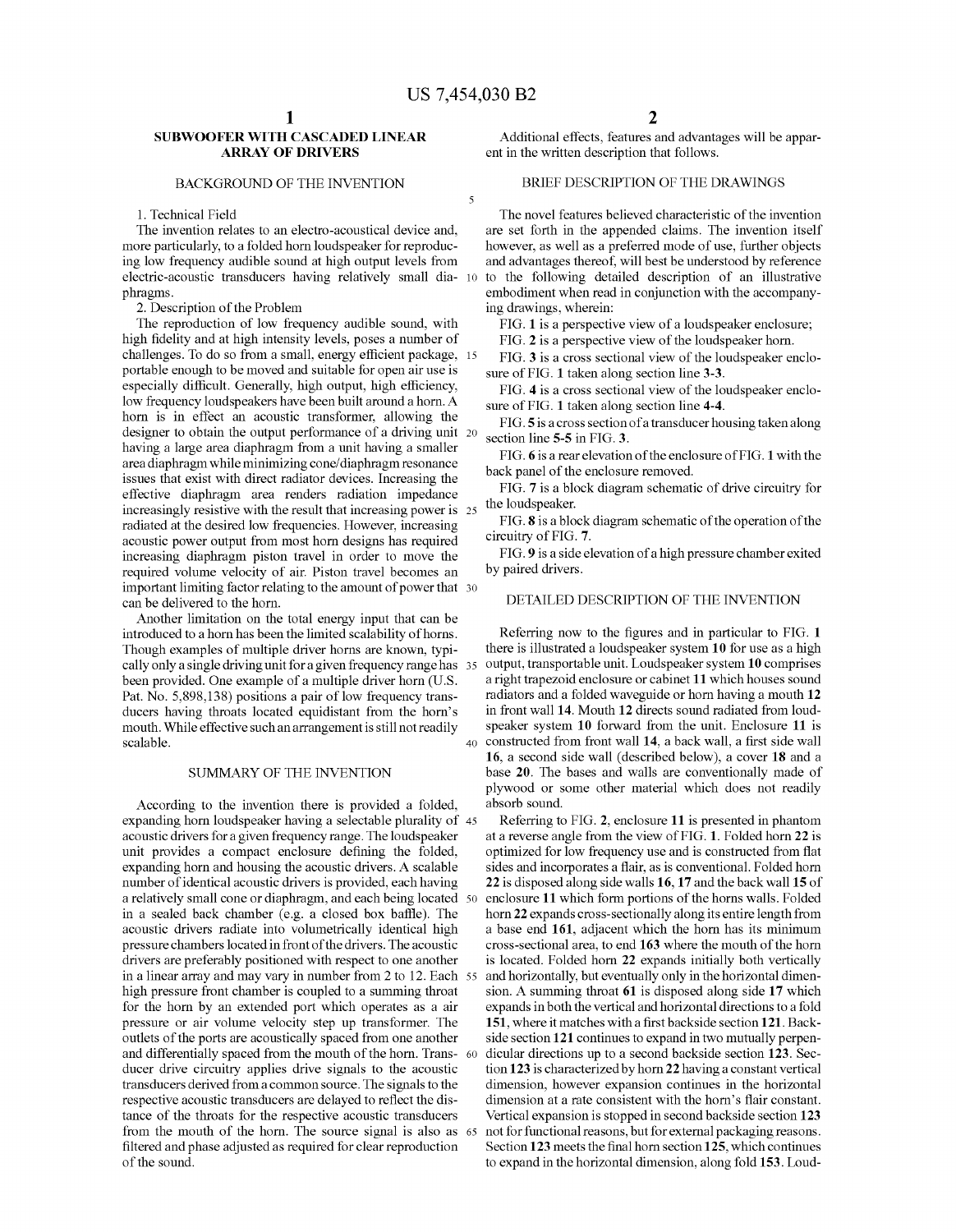speakers are nestled in the pocket 200 formed by and partially enclosed by the exterior faces of folder horn 22.<br>FIG. 3 is a cross sectional view of enclosure 11 taken along

section line  $3-3$  in FIG. 1. Four walls form the perimeter, exterior sides of enclosure 11 including front wall 14, first 5 side wall 16, back wall 15 and a second side wall 17. The perimeter formed by these walls is broken only by mouth 12 which provides a radiating outlet from the waveguide, i.e. folded, expanding horn 22. Folded horn 22 comprises four major sections and two bends or folds and, as described 10 above, a rectangular cross sectional shape. A horn flare is provided by increasing the area of the section with distance through the horn 22. Initially, the cross-sectional dimensions of folded horn 22 increase in both the vertical and horizontal dimensions, but eventually only in the horizontal. Folded 15 horn 22 includes a summing throat 61 into which four ports or extended throats 58, 60, 62 and 64 are directed. Folded horn 22 expands both vertically and horizontally for the entire length of summing throat 61. Folded horn 22 is divided into two sections 121 and 123 along back wall 15 of enclosure 11. 20 Section 121 continues the two dimensional cross sectional expansion of fold horn 22 from summing throat 61. Section 123 expands only horizontally. Running from section 123 to mouth 12 is the final horn section 125, which also expands only in the horizontal direction. 25

Four acoustic drivers or transducers 26, 28, 30 and 32 are positioned in enclosure 11 (the latitudinal positions of which are illustrated in phantom) and oriented to direct sound down wardly into four high pressure (or preload) chambers 34, 36, 38 and 40 located directly above base20. The upper surface of 30 base 20 forms the bottom surfaces of high pressure chambers 34, 36,38 and 40 which are aligned with one another. Acous tically absorbent pads 42, 44, 46 and 48 are positioned on the upper surface of bottom board 20 within each of chambers 34, 36, 38 and 40 to deaden resonance. Pads 42, 44, 46, 48 35 correspond to and are vertically aligned with acoustic drivers 26, 28, 30, 32, respectively. High pressure chambers 34, 36, 38 and 40 have acoustic outlet ports formed by extended throats 58, 60, 62 and 64, respectively. Extended throats 58, 60, 62 and 64 direct energy into summing throat 61. The 40 outlets from extended throats 58, 60, 62 and 64 act as dia phragms aligned along one side of the Summing throat 61 of folded throat 22. These outlets are at different distances from mouth 12 and, as a consequence, see different output imped ances and have different propagation times for the sound 45 energy they emit to mouth 12. The phase and frequency response of horn 22 will differ with respect to extended throats 58, 60, 62 and 64, sometimes in ways difficult to predict in advance for particular horn parameters and thus empirical evaluation may be required to determine the best 50 dynamic phase adjustments, frequency band widths and roll offs to be used with the drive signal for each of the acoustic drivers 26, 28, 30 and 32. High pressure chambers 34, 36,38, 40 each have the same volume as one another and the throats 58, 60, 62 and 64 have the same cross sectional areas as one 55 another.

Each extended throat 58, 60, 62 and 64 has across sectional area which is at least 20% of the area of the diaphragm for the corresponding acoustic drivers 26, 28, 30 and 32. Preferably the diaphragms of drives  $26, 28, 30$  and  $32$  are each about  $3-\frac{1}{2}$  60 times the area of the cross section of the extended throats. As the diaphragms move back and forth in alternating fashion to form compression waves in the air mass, the air in high pressure chambers 34, 36, 38 and 40 varies in pressure. The extended throats are relatively constricted in area when con- 65 structed the preferred ratio and function as pneumatic amplifiers increasing the volume velocity of the air. Accordingly

4

the movement of driver diaphragms 326, 328, 330, 332 can be made much smaller than is the case on the prior art because changes in air pressure in high pressure chambers 58, 60, 62 and 64 are relatively stiff. At the same time, the high pressure compression chambers 58, 60, 62 and 64 absorb much more power per unit of movement of the diaphragm allowing much larger driver motors 226, 228, 230 and 232 to be employed than in prior art devices. These motors may be two to three times as powerful as is conventional. For maximum power input diaphragms 326, 328, 330 and 332 may be pushed at velocities up to the point of destructive turbulence in the extended throats 58, 60, 62 and 64.

The high pressure chambers, back chambers, extended throat and summing throat 61 are formed in part by vertical interior walls supported from base 20. Vertical interior wall 33 provides a portion of one side of folded horn 22 adjacent mouth 12 opposite the side provided by first exterior side wall 16. Vertical interior wall 33 and side wall 16 diverge from one another toward mouth 12 to provide an expanding cross sectional area for horn 22. Vertical side wall 33 also provides an interior wall for each of extended throat 58, 60, 62, 64 and for front chambers 34, 36, 38 and 40. The horizontal perim eter of preload or high pressure chamber 34 is completed by vertical walls 25, 41 and 70. The horizontal perimeter of high pressure chamber 36 is completed by vertical walls 27, 41 and 72. The horizontal perimeter of high pressure chamber 38 is completed by vertical walls 29, 41 and 74. The horizontal perimeter of high pressure chamber 40 is completed by ver tical walls 31, 41 and 76. Wall 41 is broken in three places by outlets from throat extension guides 61, 62 and 64. The hori zontal perimeters of high pressure chambers 34, 36, 38, 40 are broken by throats 50, 52, 54, 56. The horizontal perimeter of throat extension section 58 is completed by vertical walls 14 and 70. The horizontal perimeter of throat extension section 60 is completed by vertical walls 25 and 72. The horizontal perimeter of throat extension section 62 is completed by vertical walls 27 and 74. The horizontal perimeter of throat extension section 64 is completed by vertical walls 29 and 76. Vertical walls 33, 50, 72, 74 and 76 all continue upwardly to provide perimeter elements of substantially sealed back chambers (or closed-box baffles) for acoustic drivers 26, 28. 30 and 32.

Referring to FIG. 4, which is a cross sectional view taken along section line 4-4 in FIGS. 1 and 2 and to FIG. 5, which is view taken into enclosure 11 along section line 5-5 in FIG. 4, the positioning of acoustic drivers 26, 28, 30, 32 over high pressure chambers 34, 36, 38 and 40 is illustrated. Acoustic drivers 26, 28, 30, 32 are housed in sealed back chambers 80, 82, 84 and 86, respectively. The term "sealed" as used here has its conventional meaning in the acoustical arts to mean that the back chambers have no acoustic outlet port. The only acoustic opening from sealed back chambers 80, 82, 84 and 86 are those directly in front of the diaphragms of acoustic drivers 26, 28, 30 and 32. Back chambers 80, 82,84 and 86 do slowly exchange air with their ambient environment, as is conventional.

In FIG. 5 the position of extended 60 in front of wall 72 illustrates the interface of a representative high pressure chamber 36 to its extended throat 60 and further into sum ming throat 61. Because the upper cover section 91 is not horizontal, but slants upwardly from the base of summing throat 61 toward the back wall 15, the outlet from extended throats into summing throat 61 differs for each extended throat. Extended throat 60 includes some freeboard on wall 41 above the outlet and below upper cover section 91. As illustrated in FIG. 6 and described with reference to the figure below, the amount of freeboard for each port will differ.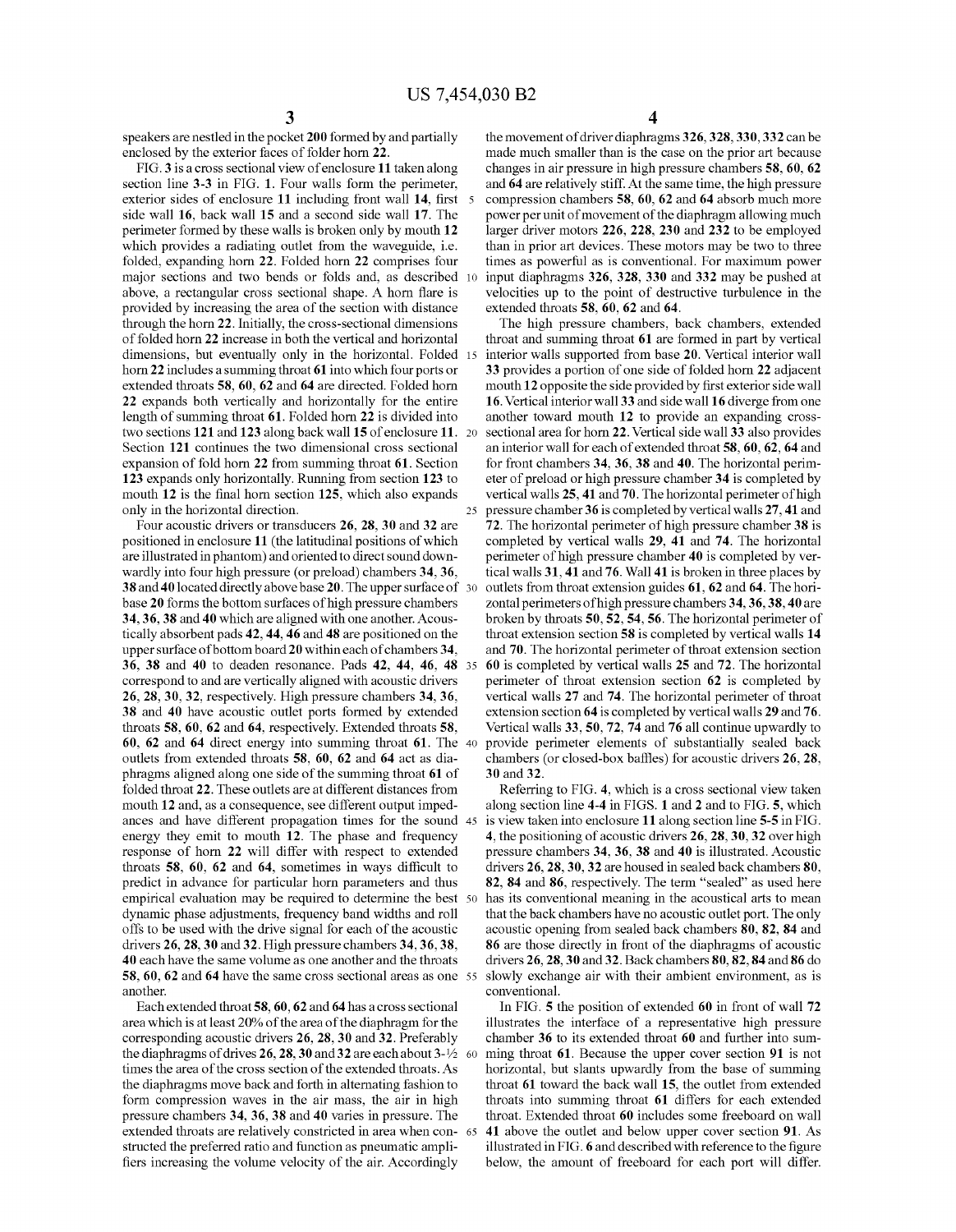Acoustic driver 28 rests on a support plane 93. Sealed back chamber 82, like the remaining back chambers, is closed on one side by a planer wall 95.

Referring now to FIG. 6, which is an end view of enclosure 11 with back wall 15 removed, the interior of folded horn 22 5 is illustrated in greater detail, particularly the summing throat 61. Summing throat 61 is formed by portions of side wall 17, cover 91, base 18 and wall 41. Summing throat 61 collects sound output from the four throat extension sections **58**, **60**, 62, 64, the radiating outlets of which are visible along a side 10 of summing section 61 defined by vertical wall 41. The sur faces forming summing throat 61 diverge from one another moving toward the back wall 15 from the base of the horn along front wall 14. The divergence of the upper and lower surfaces of folded horn 22 is provided in the upward slant of 15 board 97. While the output port from extended throat 58 has a vertical extent substantially equal to the local height of summing throat 61, the outlets of downstream extended throats 60, 62 and 64, which are all of the same height, will have increasing amounts of freeboard. 20

Any given horn has differing horizontal and polar fre quency responses. And while a horn may operate well at certain frequencies its performance can degrade markedly at other frequencies. These changes in performance are highly dependent on the length of the horn. While each of transduc- 25 ers 26, 28, 30, 32 is coupled to the folded horn by an identical high pressure chamber and extended throat, the extended throats in 56,60, 62 and 64 are coupled to summing junction 61 at points which are differently spaced from the mouth 12. In other words, horn 22 will have different performance characteristics for each transducer including, different optimal frequency operating range. Accordingly, each driver circuit differentially treats the signal applied to each transducer.

Producing sound of maximum intensity from loudspeaker system 10 requires that acoustic pressure waves from the 35 outlets of extended throats be synchronized at the points where they merge. Due to the different distances sound travels to reach mouth 12 from the outlets from extended throats 58, 60, 62 and 64, the drive signal applied to transducers 26, 28. 30, 32 is time differentiated so that the sound waves construc- 40 tively reinforce one another in summing section 61 rather than cancel or interfere with one another. While the same signal is the genesis of the signal used to drive each of the four transducers  $26$ ,  $28$ ,  $30$ ,  $32$ , this source signal must be processed differently before application to the respective trans- 45 ducers' Voice coils to assure good phase matching at the mouth 12 and a good match of output from the extended throats 58, 60, 62 and 64 to the frequency response charac teristic of folded horn 22 for a given outlet port from one of extended throats 58, 60, 62 and 64. The signal for the trans- 50 ducer associated with the throat radiating end removed by the greatest distance from mouth 12 is delayed least, while the signal driving the transducer associated with the throat radi ating end closest to mouth 12 is delayed by the greatest period. Differences in impedance matching of the extended 55 throat for each driver to summing section 61 require some band pass filtering and shading of the source signal for optimal system performance. The source signal may require dynamic phrase adjustment (i.e. adjustment of the signal phase as a function of frequency) of the source signal due to 60 the frequency response characteristics of the horn which vary with frequency at each extended throat outlet port.

Referring to FIGS. 7 and 8, a common source 711 of audio frequency signals is applied to four inputs of a digital signal processor (DSP) 709 which differentially processes the sig- 65 nals to accommodate the relative positions of acoustical driv ers 26, 28, 30, 32. DSP 709 provides the four differentiated

outputs on each of four channels 713, 715, 717, 719 to four amplifiers 701, 703, 705 and 707 associated with acoustical drivers 26, 28, 30, 32. In general, the input signal is processed in the same general way for all four channels, with only the parameters applied by the processing steps changing. For each channel, the signal is fed through a band pass filter 801 which passes frequency ranges best handled by a particular horn/driver configuration. Typically, the broadest band of frequencies is applied to the acoustic driver couple to the summing junction 61 at the furthest point from mouth 12. The roll off of the signal range applied to a driver may also be adjusted. Next, the filtered signal is applied to a time delay 803 which synchronizes the signals based on the differing distances of the speakers from the horn mouth. Lastly, the filtered, delayed signal for a channel is applied to a dynamic phase adjustment module 805, which adjusts the phase of the signal as a function of frequency. The specific parameters used will change along with changes in horn dimensions and the number of transducers used.

FIG. 9 illustrates an alternative embodiment of the inven tion whereas two acoustic drivers 930A and 930B are coupled to a common high pressure chamber 900. Sound is coupled from compression chamber 900 to a horn 922 by an extended throat 902 which has across sectional area which is a fraction of the area of the diaphragms of acoustic drivers 930A-B.<br>Extended throat 902 operates as a kind of pneumatic amplifier greatly accelerating air velocity. Still other arrangements of transducers and horn types will now occur to those skilled in the art.

The invention provides high acoustic output power for low frequency sound from a minimally sized, portable cabinet, suitable for use at outdoor, temporary venues. The package is well suited for bass line reproduction required for rock music reproduction.

While the invention is shown in only one of its forms, it is not thus limited but is susceptible to various changes and modifications without departing from the spirit and scope of the invention.

What is claimed is:

1. A loudspeaker comprising:

an enclosure including a folded horn having a base end and a mouth;

a summing throat forming a portion of the folded horn including the base end, the summing throat increasing in cross sectional area in a direction of acoustic energy propagation;

a plurality of acoustic transducers housed in the enclosure;

- a plurality of radiating ports, each radiating port providing for coupling sound energy from each respective acoustic<br>transducer into the summing throat, each radiating port being disposed at a discrete, acoustically spaced location along the Summing throat with Successive locations of the radiating ports occurring at points along the Sum ming throat exhibiting increasing cross sectional area to initiate and synchronously reinforce an acoustic pres sure wave building from the base end toward the mouth; a source of an acoustic range signal;
- transducer drive signal processing circuitry having an indi vidual channel for each of the audio transducers, the individual channels each being coupled to receive the acoustic range signal and each channel including means for setting a relative phase angle for the acoustic range signal in a channel as a function of the acoustic spacing of the radiating outlets to build an acoustic pressure wave in a cascade in the Summing throat toward the mouth;